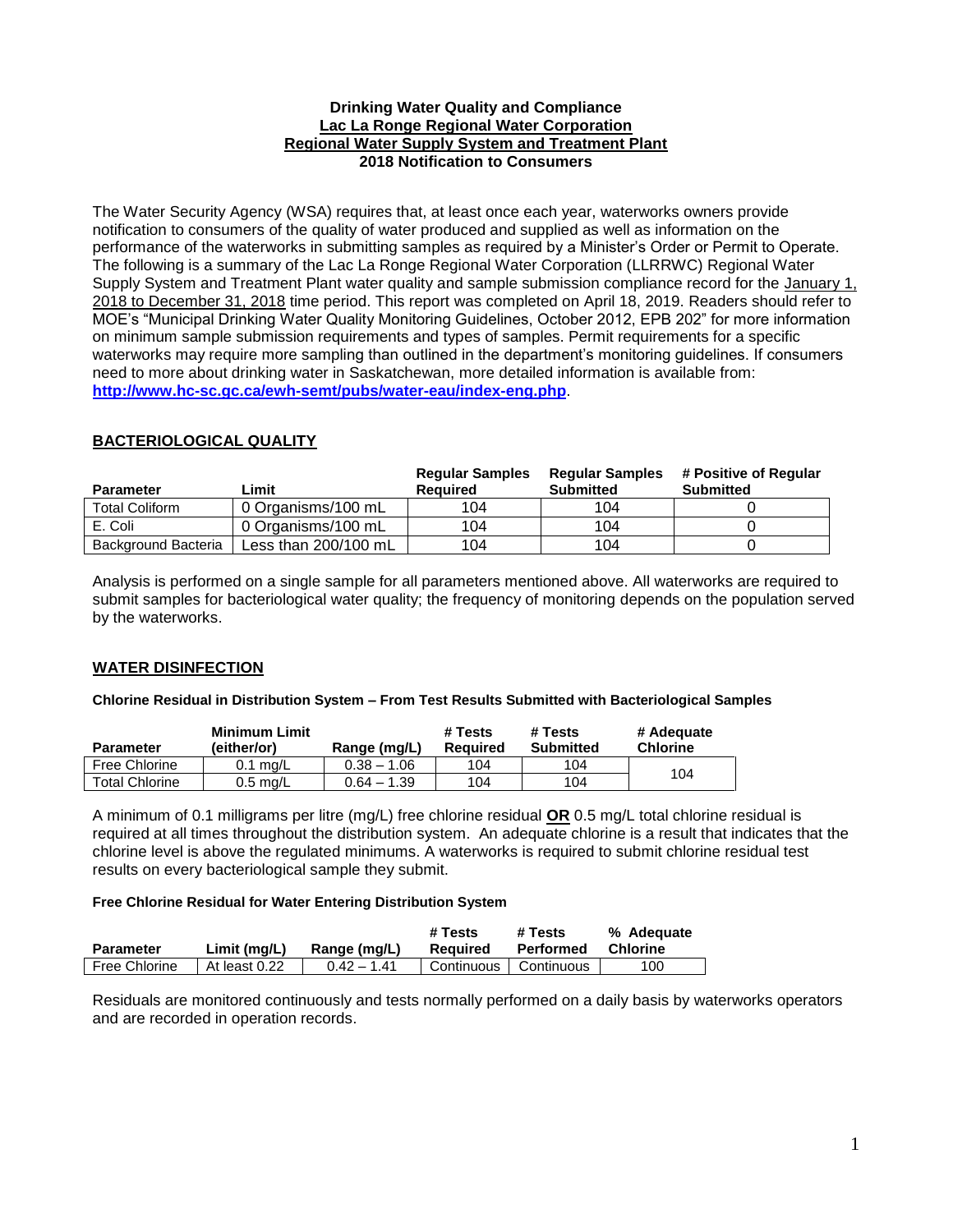# **PRESSURE DECAY TESTING**

#### **Testing done daily on each UF Bank recorded as log removal values**

| <b>Parameter</b> |          | Range         | # Tests  | # Tests   | # Inadeguate |
|------------------|----------|---------------|----------|-----------|--------------|
| Limit            |          |               | Reauired | Performed | <b>LRV</b>   |
| LRV.             | $RV$ ≥ 3 | $4.00 - 5.56$ | 1092     | 1092      |              |

In order to receive the log removal credits for both Giardia and Cryptosporidium, a removal efficiency equal to or greater than 3 has to be maintained through daily pressure decay testing on each UF bank in production.

### **TURBIDITY**

#### **Turbidity for Water Leaving the UF System**

| <b>Parameter</b> | Limit (NTU)                                                                                           | Range<br>(NTU) | 99 <sup>th</sup><br><b>Percentile</b><br>(NTU) | # Tests<br><b>Required</b> | # Tests<br><b>Performed</b> | # months<br><b>Exceeding</b><br>Limit |
|------------------|-------------------------------------------------------------------------------------------------------|----------------|------------------------------------------------|----------------------------|-----------------------------|---------------------------------------|
| Turbidity        | $< 0.10 - 99\%$ of time each month<br>and; not to be $> 0.1$ for $> 15$<br>minutes and; never $> 0.3$ | $0.04 - 0.10$  | 0.09                                           | Continuous                 | Continuous                  | 0                                     |

#### **Turbidity for Water Entering the Distribution System**

| Parameter | _imit (NTU) | Range (NTU)     | # Tests Reauired | # Tests Performed |
|-----------|-------------|-----------------|------------------|-------------------|
| Turbiditv | No standard | $0.013 - 0.880$ | Continuous       | Continuous        |

Turbidity values are monitored continuously with an on-line analyzer and tests normally performed on a daily basis by waterworks operators and are recorded in operation records.

#### **Turbidity in the Distribution System – From Test Results Submitted with Bacteriological Samples**

| <b>Parameter</b> | Limit (NTU) | Range (NTU)   | # Tests | # Tests<br><b>Required Performed</b> | # Exceedina<br>Limit |
|------------------|-------------|---------------|---------|--------------------------------------|----------------------|
| Turbidity        | No standard | $0.04 - 0.78$ | 104     | 104                                  |                      |

Turbidity is a measure of water treatment efficiency. Turbidity measures the "clarity" of the drinking water and is reported in Nephelometric Turbidity Units (NTU). All waterworks are required to monitor turbidity at the water treatment plant.

### **FLUORIDE**

### **Fluoride – From Treated Water at the Water Treatment Plant (on-site testing)**

| Parameter | Limit (mg/L) | Average<br>(mq/L) | Maximum<br>(mq/L) | Required | Submitted | # Samples # Samples # Exceeding<br>Limit |
|-----------|--------------|-------------------|-------------------|----------|-----------|------------------------------------------|
| Fluoride  |              | 0.53              | 0.98              | 365      | 361       |                                          |

Four of the 365 samples were missed. The EPO was notified of the missed testing. All of the tested fluoride results were under the regulatory limit 100% of the time.

### **Fluoride – From Test Results Submitted with Bacteriological Samples (off-site testing)**

| <b>Parameter</b> | Limit (ma/L) | Average<br>(ma/L) | Maximum<br>(ma/L) | # Samples<br>Reauired | # Samples<br>Submitted | # Exceedina<br>Limit |
|------------------|--------------|-------------------|-------------------|-----------------------|------------------------|----------------------|
| Fluoride         |              | 0.45              | 0.51              |                       | 50                     |                      |

Sampled and tested 50 of the 52 weeks. The EPO was notified of the missed testing. All of the fluoride results were under the regulatory limit 100% of the time.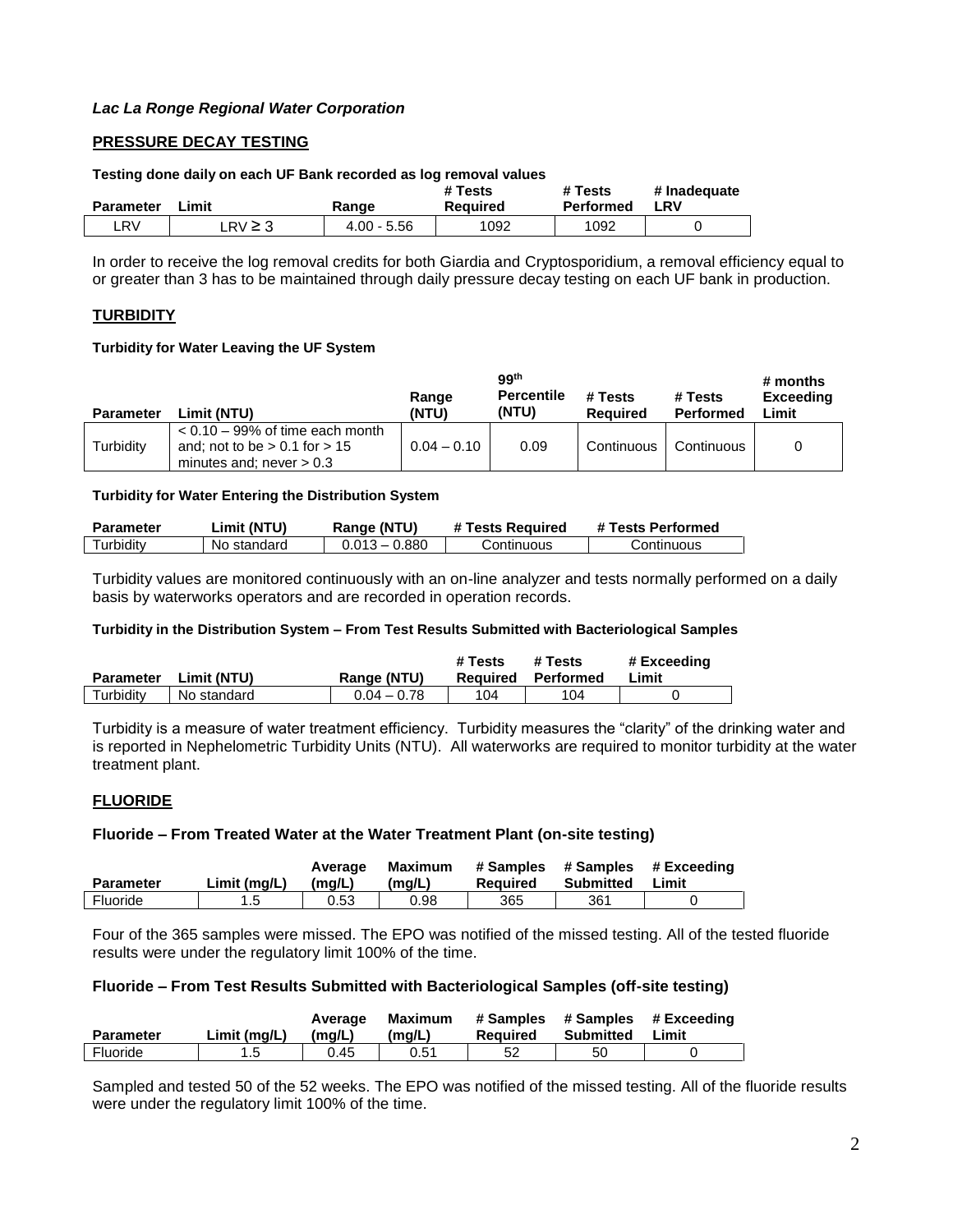#### **CHEMICAL – TRIHALOMETHANES (THM)**

Trihalomethanes are formed when chlorine reacts with organic matter in water. The four THM compounds are: chloroform, dibromochloromethane, bromodichloromethane (BDCM) and bromoform. The sum of the concentrations of these four components is referred to as Total Trihalomethanes. The limit for THM is a long term objective based on an annual average of seasonal samples.

|                  |              | Average | # Samples | # Samples        |  |
|------------------|--------------|---------|-----------|------------------|--|
| <b>Parameter</b> | Limit (ma/L) | (ma/L)  | Reauired  | <b>Submitted</b> |  |
| Trihalomethane   | 0.100        | 0.056   |           |                  |  |

### **CHEMICAL – HALOACETIC ACIDS (HAAs)**

Haloacetic acids are formed when chlorine reacts with organic matter in water. The five regulated haloacetic acids are: monochloroacetic acid, dichloroacetic acid, trichloroacetic acid, monobromoacetic acid, and dibromoacetic acid. The sum of the concentrations of these five components is referred to as HAA5. The limit for HAAs is a long term objective based on an annual average of quarterly samples.

|                         |              | Average | # Samples | # Samples |
|-------------------------|--------------|---------|-----------|-----------|
| <b>Parameter</b>        | Limit (ma/L) | (ma/L)  | Reauired  | Submitted |
| <b>Haloacetic Acids</b> | 0.080        | 0.032   |           |           |

### **CHEMICAL – HEALTH**

The LLRRWC is required to submit water samples for the WSA's Chemical Health category once every year.

| <b>Parameter</b> | <b>MAC</b><br>(mg/L) | <b>IMAC</b><br>(mg/L) | AO <sup>*</sup><br>(mg/L) | <b>Sample</b><br>Results (mg/L) | # of Samples<br><b>Required</b> | # of Samples<br><b>Submitted</b> |
|------------------|----------------------|-----------------------|---------------------------|---------------------------------|---------------------------------|----------------------------------|
| Aluminum         |                      | No Objective          |                           | 0.0008                          |                                 |                                  |
| Antimony         | 0.006                |                       |                           | < 0.0002                        |                                 |                                  |
| Arsenic          | 0.010                |                       |                           | 0.0004                          |                                 |                                  |
| <b>Barium</b>    | 1.0                  |                       |                           | 0.040                           |                                 |                                  |
| <b>Boron</b>     |                      | 5.0                   |                           | 0.01                            |                                 |                                  |
| Cadmium          | 0.005                |                       |                           | < 0.00001                       |                                 |                                  |
| Chromium         | 0.05                 |                       |                           | < 0.0005                        |                                 |                                  |
| Copper           |                      |                       | 1.0                       | 0.035                           |                                 |                                  |
| Iron             |                      |                       | 0.3                       | 0.0099                          |                                 |                                  |
| Lead             | 0.01                 |                       |                           | < 0.0001                        |                                 |                                  |
| Manganese        |                      |                       | 0.05                      | 0.0560                          |                                 |                                  |
| Selenium         | 0.01                 |                       |                           | < 0.0001                        |                                 |                                  |
| Silver           |                      | No Objective          |                           | < 0.00005                       |                                 |                                  |
| Uranium          | 0.02                 |                       |                           | < 0.0001                        |                                 |                                  |
| Zinc             |                      |                       | 5                         | 0.0046                          |                                 |                                  |

MAC – Maximum Acceptable Concentrations **AO** – Aesthetic Objective

IMAC – Interim Maximum Acceptable Concentrations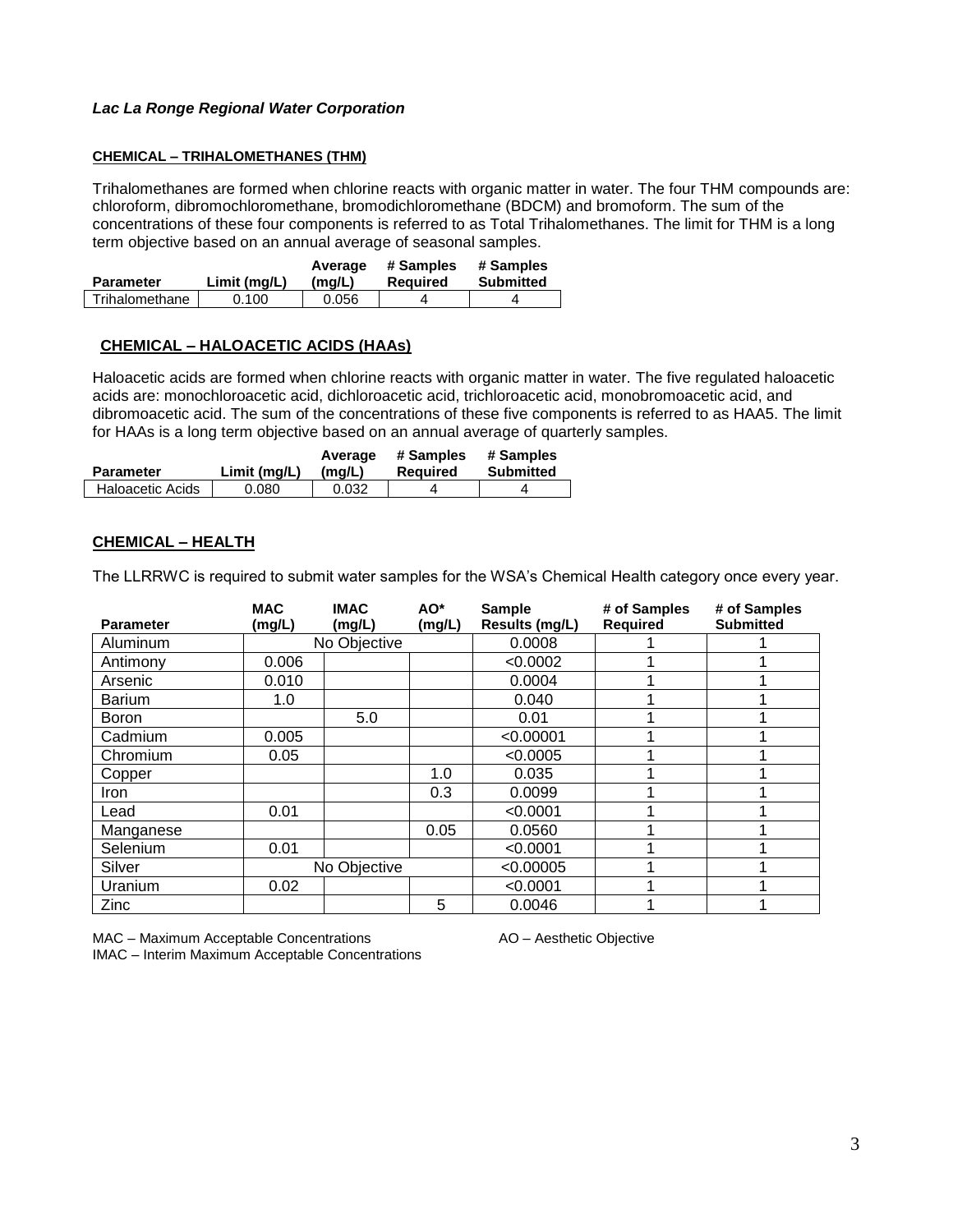### **CHEMICAL – GENERAL**

The LLRRWC is required to submit water samples for the WSA's General Chemical category once per three months every year.

| <b>Parameter</b>                        | <b>MAC</b>   | AO *         | <b>Sample</b><br><b>Results</b> | # Of Samples<br><b>Required</b> | # Of Samples<br><b>Submitted</b> |
|-----------------------------------------|--------------|--------------|---------------------------------|---------------------------------|----------------------------------|
| Total Alkalinity (mg/L)                 |              | 500          | 109                             | 4                               | 4                                |
| Bicarbonate (mg/L)                      |              | No Objective | 133                             | $\overline{4}$                  | 4                                |
| Calcium (mg/L)                          |              | No Objective | 30                              | 4                               | 4                                |
| Carbonate (mg/L)                        |              | No Objective | $<$ 1                           | 4                               | 4                                |
| Chloride (mg/L)                         |              | 250          | 15.0                            | 4                               | 4                                |
| Fluoride (mg/L)                         | 1.5          |              | 0.49                            | 4                               | 4                                |
| Total Hardness (mg/L)                   |              | 800          | 114                             | 4                               | 4                                |
| Hydroxide (mg/L)                        | No Objective |              | $<$ 1                           | 4                               | 4                                |
| Magnesium (mg/L)                        | 200          |              | 9.7                             | 4                               | 4                                |
| Nitrate (mg/L)                          | 45           |              | 0.26                            | 4                               | 4                                |
| pH (pH units)                           |              | $6.5 - 9.0$  | 7.87                            | 4                               | 4                                |
| Potassium (mg/L)                        | No Objective |              | 1.9                             | 4                               | 4                                |
| Sodium (mg/L)                           |              | 300          | 4.3                             | 4                               | 4                                |
| Specific Conductivity (µs/cm)           | No Objective |              | 243                             | 4                               | 4                                |
| Sulphate (mg/L)                         |              | 500          | 0.5                             | $\overline{4}$                  | 4                                |
| Sum of lons                             | No Objective |              | 194                             | 4                               | 4                                |
| <b>Total Dissolved Solids</b><br>(mg/L) |              | 1500         | 148                             | 4                               | 4                                |

MAC – Maximum Acceptable Concentration AO – Aesthetic Objective

\*Objectives apply to certain characteristics of or substances found in water for human consumptive or hygienic use. The presence of these substances will affect the acceptance of water by consumers and/or interfere with the practice of supplying good quality water. Compliance with drinking water aesthetic objectives is not mandatory as these objectives are in the range where they do not constitute a health hazards. The aesthetic objectives for several parameters (including hardness as CaCO<sub>3</sub>, magnesium, sodium and total dissolved solids) consider regional differences in drinking water sources and quality.

### **CHEMICAL – PESTICIDES**

The LLRRWC is required to submit water samples for the WSA's Pesticide category once every second year. 2018 is a required sampling year.

| <b>Parameter</b>                  | <b>MAC</b><br>(mg/L)   | <b>IMAC</b><br>(mg/L) | <b>Sample</b><br>Results (mg/L) | # of Samples<br><b>Required</b> | # of Samples<br><b>Submitted</b> |
|-----------------------------------|------------------------|-----------------------|---------------------------------|---------------------------------|----------------------------------|
| Atrazine                          |                        | 0.005                 | < 0.0002                        |                                 |                                  |
| Bromoxynil                        |                        | 0.005                 | < 0.001                         |                                 |                                  |
| Carbofuran                        | 0.09                   |                       | < 0.0002                        |                                 |                                  |
| Chlorpyrifos                      | 0.09                   |                       | < 0.0002                        |                                 |                                  |
| <b>Dicamba</b>                    | 0.12                   |                       | < 0.001                         |                                 |                                  |
| $2.4-D$                           |                        | 0.10                  | < 0.001                         |                                 |                                  |
| Diclofop-methyl                   | 0.009                  |                       | < 0.001                         |                                 |                                  |
| Dimethoate                        |                        | 0.02                  | < 0.002                         |                                 |                                  |
| Malathion                         | 0.19                   |                       | < 0.0002                        |                                 |                                  |
| <b>MCPA</b>                       | No standard            |                       | < 0.001                         |                                 |                                  |
| Pentachlorophenol                 | 0.06                   |                       | < 0.0005                        |                                 |                                  |
| Picloram                          |                        | 0.19                  | < 0.001                         |                                 |                                  |
| Trifluralin<br>$\cdots$<br>$\sim$ | $\cdot$ $\cdot$ $\sim$ | 0.045                 | < 0.0002                        | $\cdots$<br>$\blacksquare$      | $\cdots$                         |

MAC – Maximum Acceptable Concentrations **IMAC – Interim Maximum Acceptable Concentrations**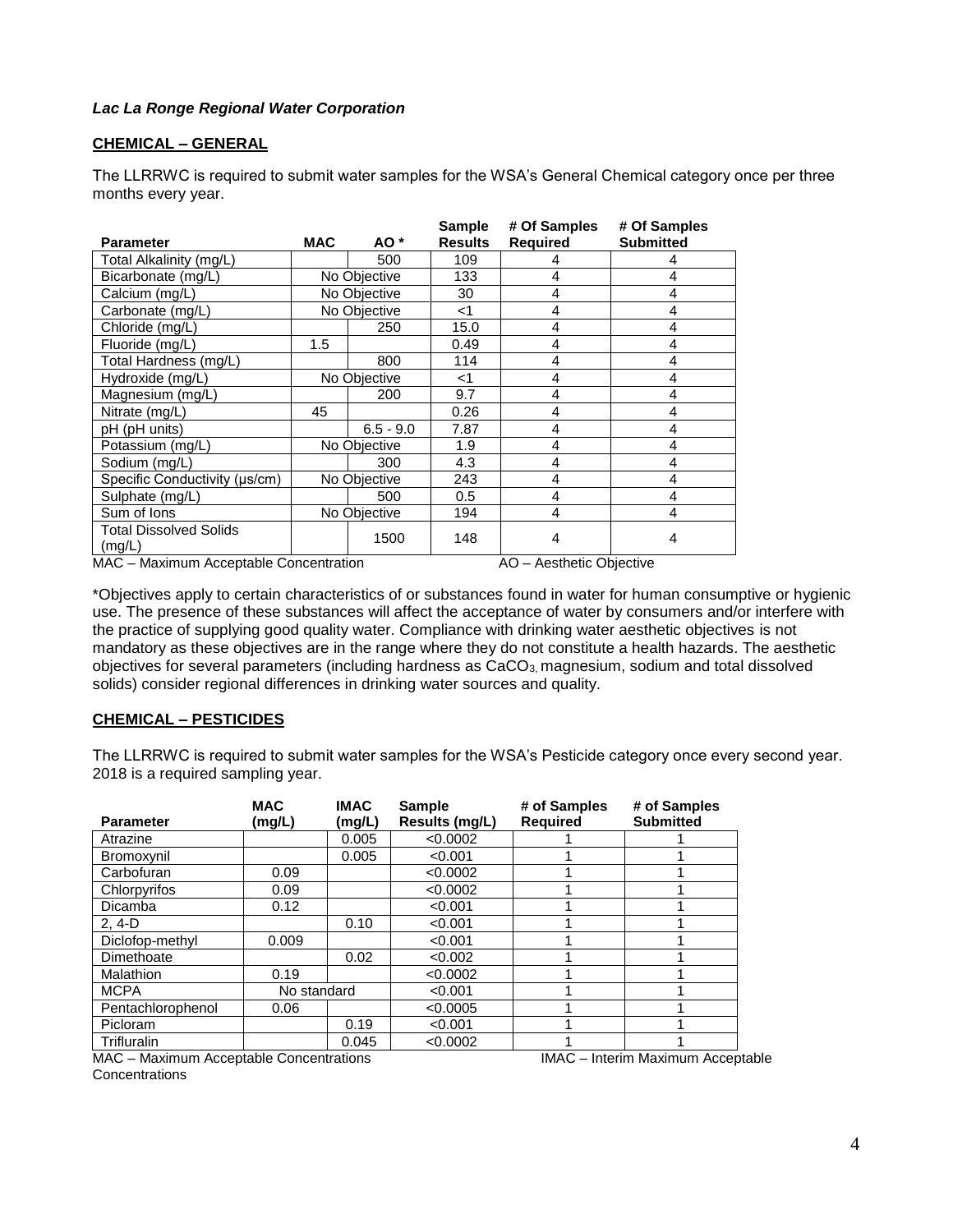## **CHEMICAL – ORGANICS**

The LLRRWC is required to submit water samples for the WSA's Synthetic Organic category once every 2 years. 2018 is a required sampling year.

| <b>Parameter</b>          | <b>MAC</b><br>(mg/L) | <b>IMAC</b><br>(mg/L) | AO *<br>(mg/L) | <b>Sample</b><br>Results (mg/L) | # of Samples<br><b>Required</b> | # of Samples<br><b>Submitted</b> |
|---------------------------|----------------------|-----------------------|----------------|---------------------------------|---------------------------------|----------------------------------|
| Benzene                   | 0.005                |                       |                | < 0.0002                        |                                 |                                  |
| Benzo(a)pyrene            | 0.00001              |                       |                | < 0.00001                       |                                 |                                  |
| Carbon tetrachloride      | 0.005                |                       |                | < 0.002                         |                                 |                                  |
| Dichlorobenzene 1.2       | 10.2                 |                       |                | < 0.0005                        |                                 |                                  |
| Dichlorobenzene 1,4       | 0.005                |                       |                | < 0.0005                        |                                 |                                  |
| Dichloroethane 1,2        |                      | 0.005                 |                | < 0.0005                        |                                 |                                  |
| Dichloroethylene 1,1      | 0.014                |                       |                | < 0.0005                        |                                 |                                  |
| Dichloromethane           | 0.05                 |                       |                | < 0.0005                        |                                 |                                  |
| Dichlorophenol 2,4        | 0.9                  |                       |                | < 0.0002                        |                                 |                                  |
| Ethylbenzene              |                      |                       | 0.0024         | < 0.0002                        |                                 |                                  |
| Monochlorobenzene         | 0.080                |                       |                | < 0.0005                        |                                 |                                  |
| Tetrachlorophenol 2,3,4,6 | 0.10                 |                       |                | < 0.001                         |                                 |                                  |
| Toluene                   | 0.05                 |                       |                | < 0.0002                        |                                 |                                  |
| Trichloroethylene         |                      |                       | 0.024          | < 0.0005                        |                                 |                                  |
| Trichlorophenol 2,4,6     | 0.005                |                       |                | < 0.002                         |                                 |                                  |
| Vinyl Chloride            | 0.002                |                       |                | < 0.0005                        |                                 |                                  |
| Xylene                    |                      |                       | 0.3            | < 0.0002                        |                                 |                                  |

MAC – Maximum Acceptable Concentrations <br>AO – Aesthetic Objective

IMAC – Interim Maximum Acceptable Concentrations

# **CYANIDE AND MERCURY**

Mercury enters water supplies naturally and as a result of human activities. Cyanide can enter source waters as a result of industrial effluent or spill events. These substances may represent a long-term health risk if the Maximum Acceptable Concentration (MAC) is exceeded. The last sample was submitted on July 17, 2018.

| <b>Parameter</b> | Limit<br>(mq/L) | <b>Sample</b><br>Results (mg/L) | # Samples<br>Reauired | # Samples<br><b>Submitted</b> |
|------------------|-----------------|---------------------------------|-----------------------|-------------------------------|
| Cvanide          | 0.2             | < 0.001                         |                       |                               |
| Mercurv          | 0.001           | < 0.000001                      |                       |                               |

# **MICROCYSTIN LR and/or TOTAL MICROCYSTIN TOXINS**

The LLRRWC is required to sample for microcystin once every month from the treated water at the water treatment plant during the algal bloom period. The last sample was submitted on September 16, 2018.

|                  |              |                | # Samples | # Samples        |
|------------------|--------------|----------------|-----------|------------------|
| <b>Parameter</b> | Limit (mg/L) | Average (mg/L) | Reauired  | <b>Submitted</b> |
| Microcvstin      | No Standard  | 0.0001         |           |                  |